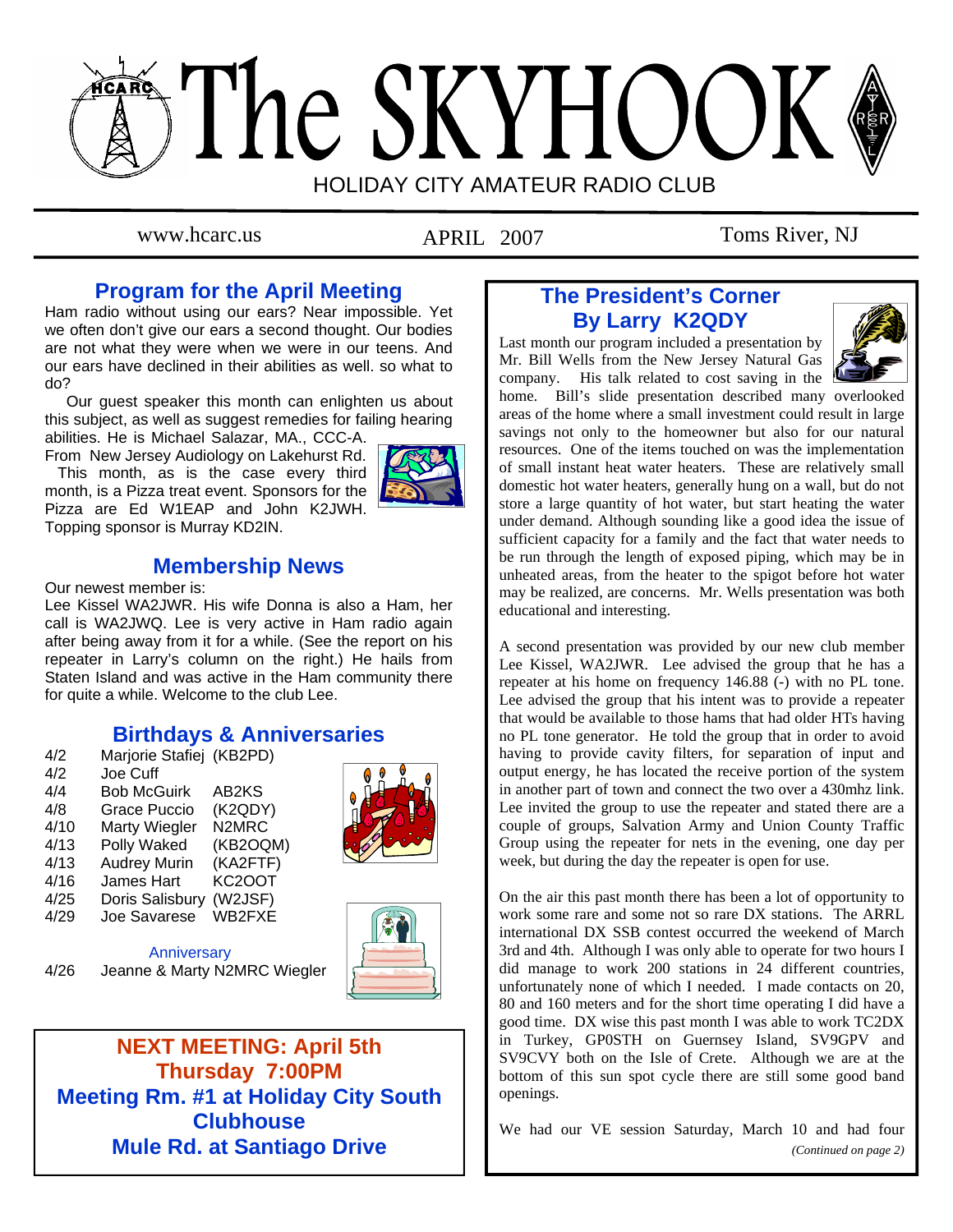# Page 2 April 2007 HCARC

applicants. Two were upgrade to General Class without having to take tests as they had previously passed the test for element 3 and were able to present their CSCE forms as identification of previously passing the test. With the CSCE for element 3 they only require filling the NCVEC form 605 for the automatic up grade to General Class.

We are still looking for someone to volunteer for our Program Chairperson's position. This position is responsible for determining and arranging program material for our meetings. Program material might be videos or a public speaker. The club officers are willing to assist the chairperson in the identifying various program material. Our club has provided programs that make our meetings very educational, informative and interesting. Most material is relating to ham radio but we have also had public officials speak as well. Please consider this important position to lighten the burden on the club officers.

I want to thank the club members who have already paid their yearly dues. The dues are our primary source of income and we need all the members to support our efforts. The dues pay for club insurance, rental of videos and the coffee and cake and the pizza that we have from time to time.

We are continually on the look-out for new club members. If you know of a ham that has recently moved into your section of the community speak to them or let one of the club officers know about that person so that we might contact them. One new member is Lee Kissel, WA2JWR, and I would like to welcome Lee to the club and hope that he will become a proactive member. You might see a call letter license plate in the neighborhood indicating some ham just moved in so jot it down and let one of the club officers know about the call. If your community has a news letter they may list the names of new people moving into the community. These names may contain a ham that we can look up in the FCC data base or on QRZ. Let us know.

Well that's all for now and I look forward to seeing you at our April  $5<sup>th</sup>$  meeting.

Best 73s Larry Puccio K2QDY

# **HC Diner Lunch Dates**



The next get-together dates for our lunches at the Diner are on April 9th and April 23rd, on Mondays. We arrive around 11:45 am to noon, when the Hostess seats us. Lately we have had 9 to 12 guys showing up, and the talk flows faster than the coffee gets refilled. Lots of fun, and enjoyed by all. So come on down and join the gang.

 Location is in Plaza 3 Mall, at the corner of Mule & Davenport Roads.

# *(Continued from page 1)* **Holidays for April**

- 4/1 Palm Sunday<br>4/2 Passover
- Passover
- 4/6 Good Friday
- 4/8 Easter Sunday

#### Club Activities

| 4/5  | Our April meeting 7pm         |
|------|-------------------------------|
| 4/9  | Diner Lunch                   |
| 4/25 | Club Executive meeting 10 am. |
| 4/23 | Diner Lunch                   |



## *Our VE Crew*

 John W2LKS, Murray KD2IN, Bill AC2F, John K2JWH, Ed W1EAP, Larry K2QDY, Jamie W2QO, John KQ4WR, Jack KC2FS, Stan KB2PD.

## **CLUB COMMITTEES**

*Refreshments:* Ray kc2gkn, Carl w2ptz, John k2jwh  *www.hcarc.us Webmaster*: *Publicity:* Ed w1eap *Programs: Sunshine*: David wa2djn *Field Day*: Larry k2qdy *VE Sessions*: Bill ac2f, Larry k2qdy plus the 'crew' *Skyhook*: Murray kd2in *Funds Raising*: Irv n2bhs *Membership*: Don w2iii

#### HOLIDAY CITY AMATEUR RADIO CLUB Toms River, New Jersey

W2HC Trustee

Web Site www.hcarc.us

President Larry Puccio K2QDY 732-349-2950<br>Vice President Murray Goldberg KD2IN 732-505-6860 Vice President Murray Goldberg KD2IN 732-505-6860 Secretary Ed Picciuti W1EAP 732-736-0955 Treasurer Joe Militano KC2QLA 732-657-7092 Executive Board Don Smith W2III 732-505-4821 Executive Board Bob Salisbury W2JSF 732-240-4318 Executive Board Bill Haldane AC2F 732-240-7064 Executive Board Ray Lauterbach KC2GKN 732-244-8176<br>
W2HC Trustee Don Smith W2HI 732-505-4821

Membership is open to all interested persons. Ham license is not required. Dues are \$20.00 per year, payable Jan. 1st . Members joining during the year will have the dues prorated. Family membership \$10.00

Meetings are held on the first Thursday of every month, at 7:00 pm. Location: Meeting Room #1 in the Holiday City South Clubhouse. Directions: Go to Mule Rd. and to the corner of Santiago Drive. Turn into Santiago Dr., then into the parking lot in front of the pool. Enter bldg. on right.

------------------------------------------ The SKYHOOK is published monthly. Editor and Publisher: Murray Goldberg KD2IN phone: 732-505-6860 E-mail kd2in@arrl.net<br>Send all newsletter items to: Murray Goldberg 2 Tropicana Ct. Murray Goldberg 2 Tropicana Ct. Toms River, NJ 08757-6445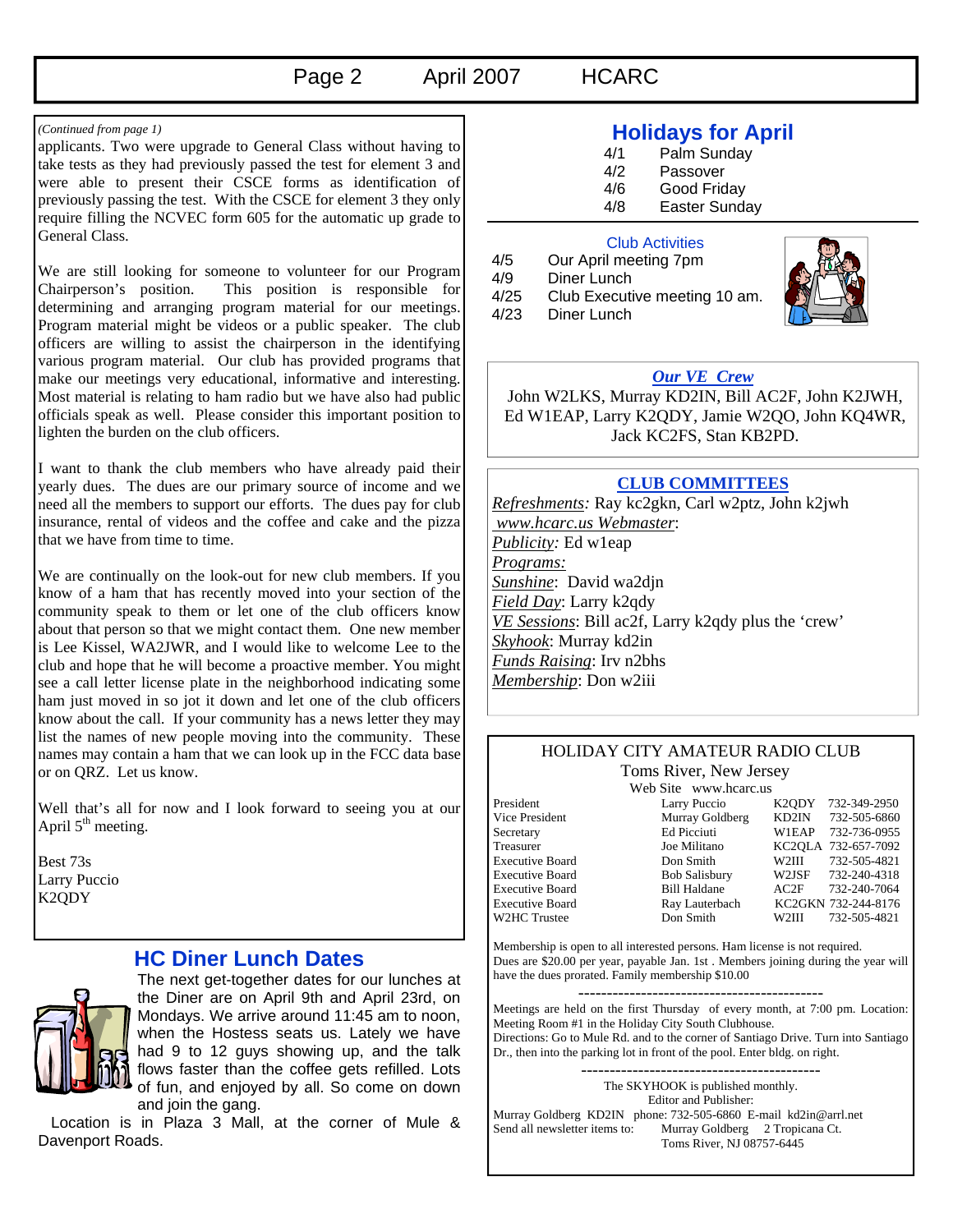# **What is PSK31?— And How to Do It.**  By Russ Young WA2VQV

PSK31 is a very popular mode because it permits working DX with low power, an order of magnitude of 25 Watts or less. PSK31 stands for Phase Shift Keying 31 BAUD, with a narrow 31.25 Hz (or cycles per second) wide signal.

The operation of PSK31 requires a SSB transceiver (XCVR), a personal computer (PC) with a soundcard and (usually) some sort of unit to provide an interface between the XCVR and PC. In addition, PSK software is required to convert the data being typed on the PC into audio signals, which are sent from the sound card to the SSB XCVR for transmission. This process is reversed for reception of PSK31.

There are a number of interface units on the market. I use a RIGblaster manufactured by West Mountain Radio (www.westmountainradio.com). The use of an interface reduces the PC sound card LINE OUT level to a level acceptable to the XCVR microphone (MIC) input (from about 1 Volt down to 10 milliVolts) to prevent overdriving the XCVR and to maintain the proper audio levels required for an undistorted PSK output signal. The interface also allows the XCVR Push-To-Talk (P-T-T) function to be used.

#### CABLE CONNECTIONS

• A coaxial stereo audio cable connects the XCVR line output (or speaker terminals) to the PC sound card line input.

• A coaxial stereo audio cable connects the PC sound card line output to the RIGblaster audio input.

• A coaxial MIC cable (supplied with RIGblaster) connects the RIGblaster audio output to the XCVR MIC input.

• A standard DB25 to DB9 serial modem cable connects an unused PC com/serial port to the RIGblaster for P-T-T control of the XCVR during PSK operation.

#### **SOFTWARE**

As with interfaces, there are a number of PSK softwares available. I can only comment on DigiPan since that is what I have used since starting out with PSK in 2000. DigiPan Version 1.0 was first available in January 2000 and has since undergone nine releases, Version 2.0 being current as of November, 2004. DigiPan is available on the Internet as a free download at www.digipan.net.

#### DIGIPAN SCREEN - SPECTRUM WINDOW

DigiPan has three horizontal sections going across the screen, with the receive section on top, transmit section in the middle and the "WATERFALL" going across the bottom. The Waterfall (Spectrum Window) displays a portion of the spectrum on the given band several KHz wide (i.e.,14.071 to 14.075 on 20 Meters). When properly adjusted with the various Windows volume controls the display has a blue background and PSK signals are displayed as vertical yellow lines. A properly modulated PSK signal when transmitted will appear as yellow "railroad tracks" on the display. If overmodulated, additional

vertical lines will be seen on both sides of the railroad tracks representing unwanted sidebands.

DigiPan has a number of MACRO buttons which can be used to type information which is repeated during each QSO, such as equipment descriptions, name and location, etc. Use of the MACROs minimizes the amount of typing required during a QSO. MACROs are also useful during contests for calling CQ and exchanges which are repetitive, i.e., "599 RUSS DELAWARE".

For information about equipment dealers, software, etc., just type "PSK31 interface" in the search box at the top of your internet screen and hit "GO".

Above, I mentioned using WINDOWS volume controls. The DigiPan screen has a "CONFIGURE" button at the top of the screen. Pushing that button provides a drop down menu with buttons for the various volume controls that need to be adjusted for proper operation. It is really a trialand-error procedure that is beyond the scope of this discussion.

73, Russ email: wa2vqv@aol.com

#### *FURTHER REPORT FROM RUSS ON BAND RESULTS*

Here's an update on PSK31 DX worked in Feb/Mar: FK...NEW CALEDONIA, VP2V....BRITISH VIRGIN ISLANDS, XT...BURKINA FASO, 6W...SENEGAL, J7...DOMINICA, VP2E....ANGUILLA, G...ENGLAND, PD...NETHERLANDS, S5...SLOVENIA, IS0...SARDINIA, F...FRANCE, RN6...EURO/ RUSSIA, 4Z...ISRAEL, VO2...LABRADOR/CANADA, YL...LATVIA, CN...MOROCCO, HK...COLOMBIA

So, you can see conditions have been good lately with plenty of DX available. This was all done on 20 meters. I did work a guy in South Dakota on 17 meters PSK31 a few weeks ago but 20 meters seems to be where the action is.

#### 73, Russ

 (Ed. note: The PSK downloaded program has a help file which can be printed. This will yield a 14 page instruction booklet.)

# **DX Notes from Stan Stafiej KB2PD**

Amateur Radio activity shut down in Iraq (Mar 13, 2007) -- Iraq Amateur Radio Society (IARS) President Diya Sayah, YI1DZ, has informed ARRL that all Amateur Radio activity in Iraq has been suspended until the security situation there improves. He says the suspension affects both Iraqi citizens as well as any foreigners -- including military personnel and contractors -- who have been on the air from Iraq.

 The request to halt all ham radio activity and the issuance of licenses in Iraq originated with a letter from the Iraqi Ministry of Defense to Iraqi Prime Minister Nouri al-Maliki as part of a new